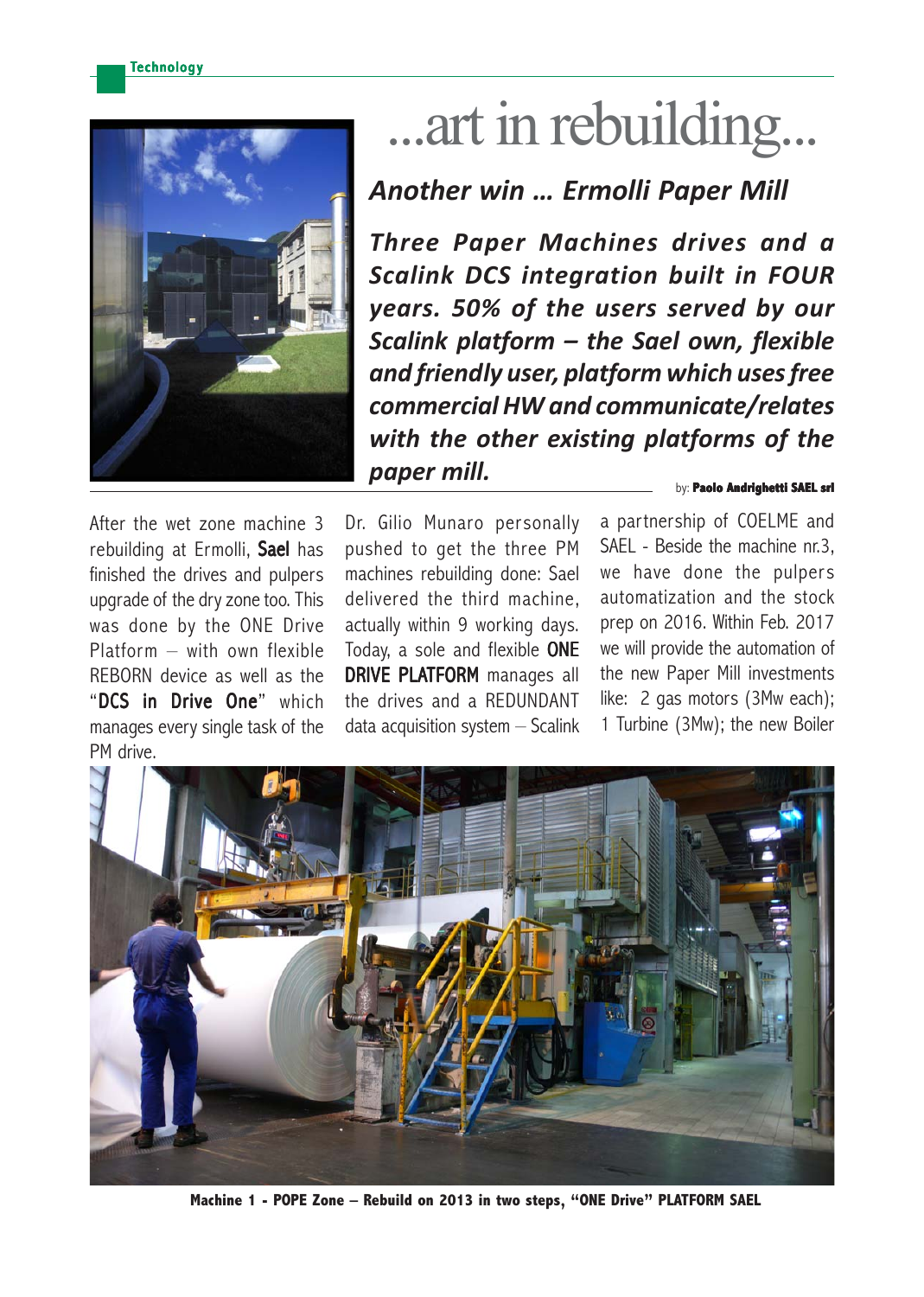

**LONG LIFE "ONE Inverters" series. Exclusively made for Paper Mill Industry, with long life components, allows a quick and easy replacement in case of fault**.

(which will replace the old hydroelectric unit). On top of that the ENERGY SAVE campaign, started few years ago, is showing great results: identified the Plant macro areas to work on  $-$  our inverters will reduce the energy consumption -.

Just one spare part, the ONE board, and a DOP (Digital Operator Panel) for the whole Paper Mill components (AC; DC; REBORN) – 20years of availability and/or full compatible new versions -. From the very beginning, 30 years ago, we do provide the full compatibility vs the old modes.

The Ermolli plant, nearby the A23 Udine-Tarviso highway and S.S.13 "Pontebbana", has an extension of 52.600sm – 22.000 covered -. This Paper Mill is a 24/24h production with three production lines. Thanks to modern and sophisticated quality control systems, Versatility, Quality and Customer orientation are the Ermolli musts.

#### The present lines:

- PM1, rebuild on 2013 in two steps; the 2.240mm size and weight, is typically used for "special paper". A surface special treatment allows either the soluble-forms application, or the coats with high solid content. A different treatment for each side is available too.

- PM2, rebuild on 2014; 2.100mm size and 18 to 35 gr/ sm variable basis, is made for light papers typically used for: food and hygiene industry.

- PM3, rebuild on 2016 in two steps; 2.210mm size and 40 to 170 gr/sm has a "Size-Press" system for soluble-forms or natural pigments application. It also suitable for standard paper on high volume demand.

- The finished paper operations are made by machines with advanced technologies: beside the continuous cycle lines, there are two wetting machines, four hot super-calanders – heated by



**MC2 – POPE Zone – Rebuild on 2014, "ONE Drive" PLATFORM SAEL**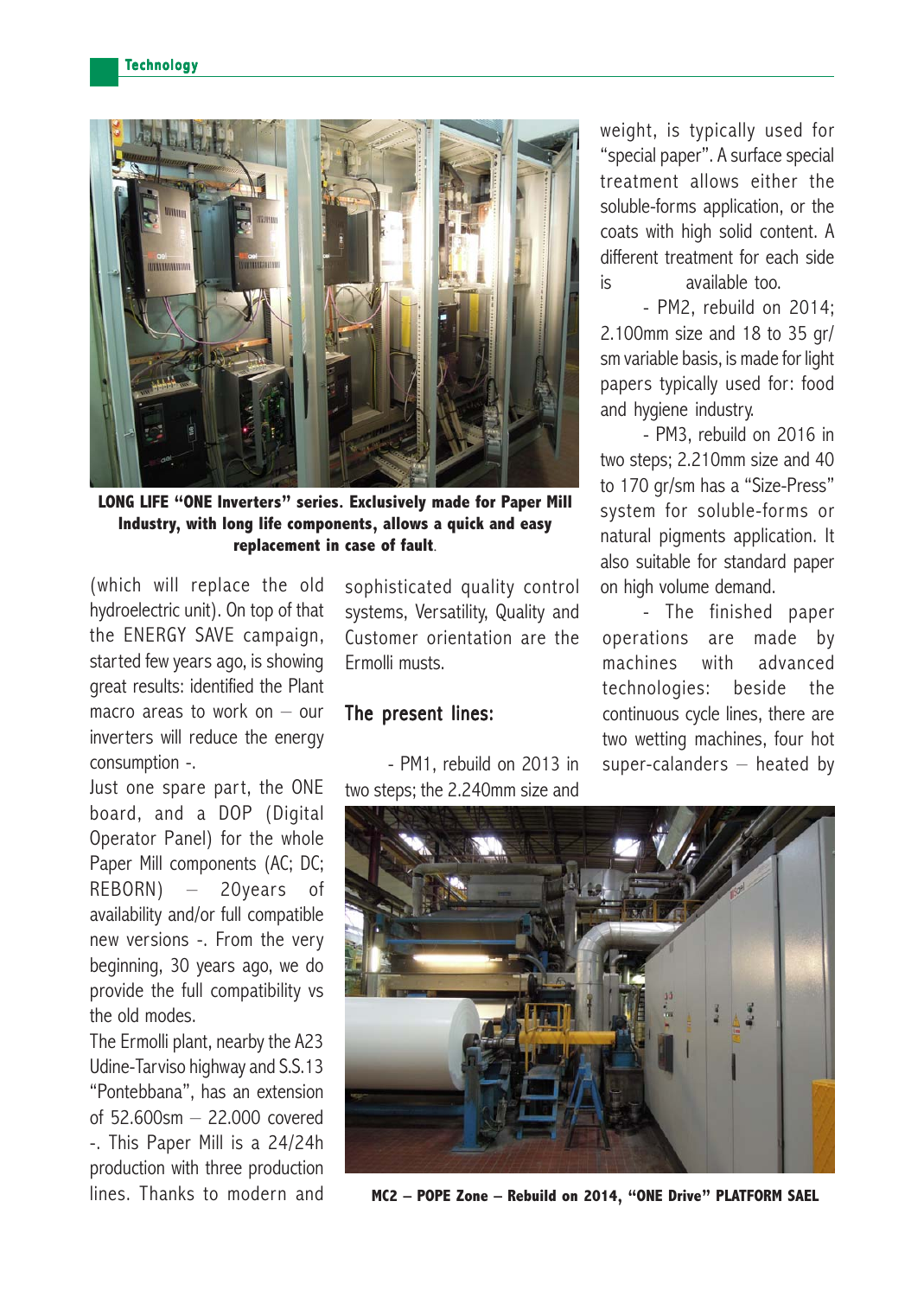high temperature steam – and four winders.

Cartiera Ermolli therefore wants to quarantee the perfect set-up( or preparation) of any type of paper in reels. Moreover, there are the automatic packaging systems for high quality transportation packages.

The continuous improvement and the high flexibility Paper Mill policy is the guide for new investments like the rebuilding of a Calander and a Wetter machine – electrical equipment included – on 2017. To increase the production maintaining the best quality, the automatization process will be renewed as well.

### The M3 steps at Ermolli

The PM3 Drive, where the implementation was done, involved many electrical cabinets located in different places: nr. 21 d.c. motors with EVI/BMB converters, driven by an





**MC3 – POPE Zone – Rebuild on 2016 in two steps by "ONE PLATFORM", the flexible and powerful sectional drive system who never get old.**

analogical-digital cascade reference – the spare parts were no longer available -. Based on the scheduled stop/re-start of the line (8 days maximum), and after a careful technical analysis of the machine, we offered a two steps implementation. The first, done on Jan-2016, involved the wet zone update. The second, in Aug-2016, by adding the dry zone. This "two steps job" allowed to spread the investment impact too. The whole technical rebuilding gave back to the Paper Mill a full digital PM Drive: moreover, thanks to the DCS in Drive One,

all the machine operators can easily dive into the system. Actually, this last important point, pushed the management to speed up the dry zone implementations.

"Also Ermolli was committed to our classical machine renewing philosophy – n.d.r. Paolo Andrighetti / Paper B.U. Manager at SAEL – where, as a first step, we transform into digital the cascade ref by applying our REBORN to the existing drives. The management by PLC system, later on. Against the market trend of our competitors, our drives



**A section of the new cabinet for wet area of MC1 and the control panels realized by the paper mill.**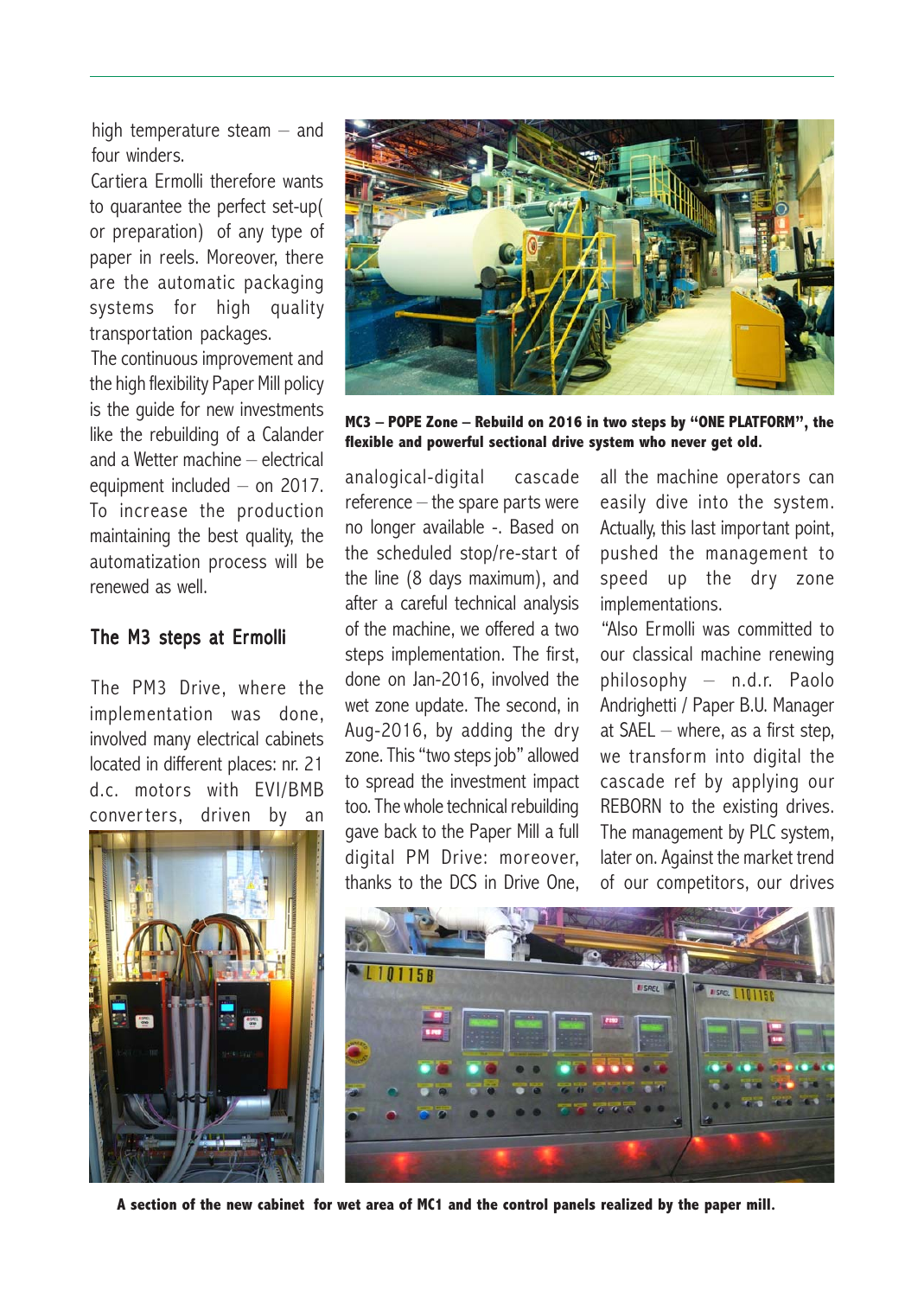

**"ONE PLATFORM" Drive tests at Ermolli. The easiest platform drivable by the paper mill operators.**

have been engineered to fulfil this technical philosophy: they exchange all the information like settings, speeds cascade refs, loop regulation and so on, without a cascade co-ordinator (PLC – microprocessor boards – DCS) that any other manufacturer needs.

After the first step where all the main problems are fixed – n.d.r. Paolo Andrighetti – we move ahead by adding the Reborn device to the electrical equipment, carefully restored in case.

## SAELs *"One Drive" Platform*

# HOW MANY TIMES YOU ASKED TO YOUR SELF …

· The Drive is on fault: how long it will take this time to re-start? · The Drive diagnostic highlights "encoder fault": I did change that

but the machine does not restart. What happens?

· I do not understand where the problem is: Drive, PLC, Board, whatever else…

· Every time I get a fault I must call a qualified technician who costs me a lot of money and waiting time…

· It's 4a.m., I've to change the drive and I'm not expert: I'm afraid to cause further problems…

· Can I replace the Board alone? Will I remember how to set it up? · I did replace the drive but it does not work properly. What did I do wrong?

· I'm blocked now. I've to call the assistance. How long will it take before they come to me?

· I've to spend a lot of money for the spare parts of a five years old Drive….

To get out of any doubt SAEL launched the new "ONE Drive"



**The wet area of MC3 of Cartiera Ermolli reconstructed in two steps in 2016, SAEL Platform ONE**